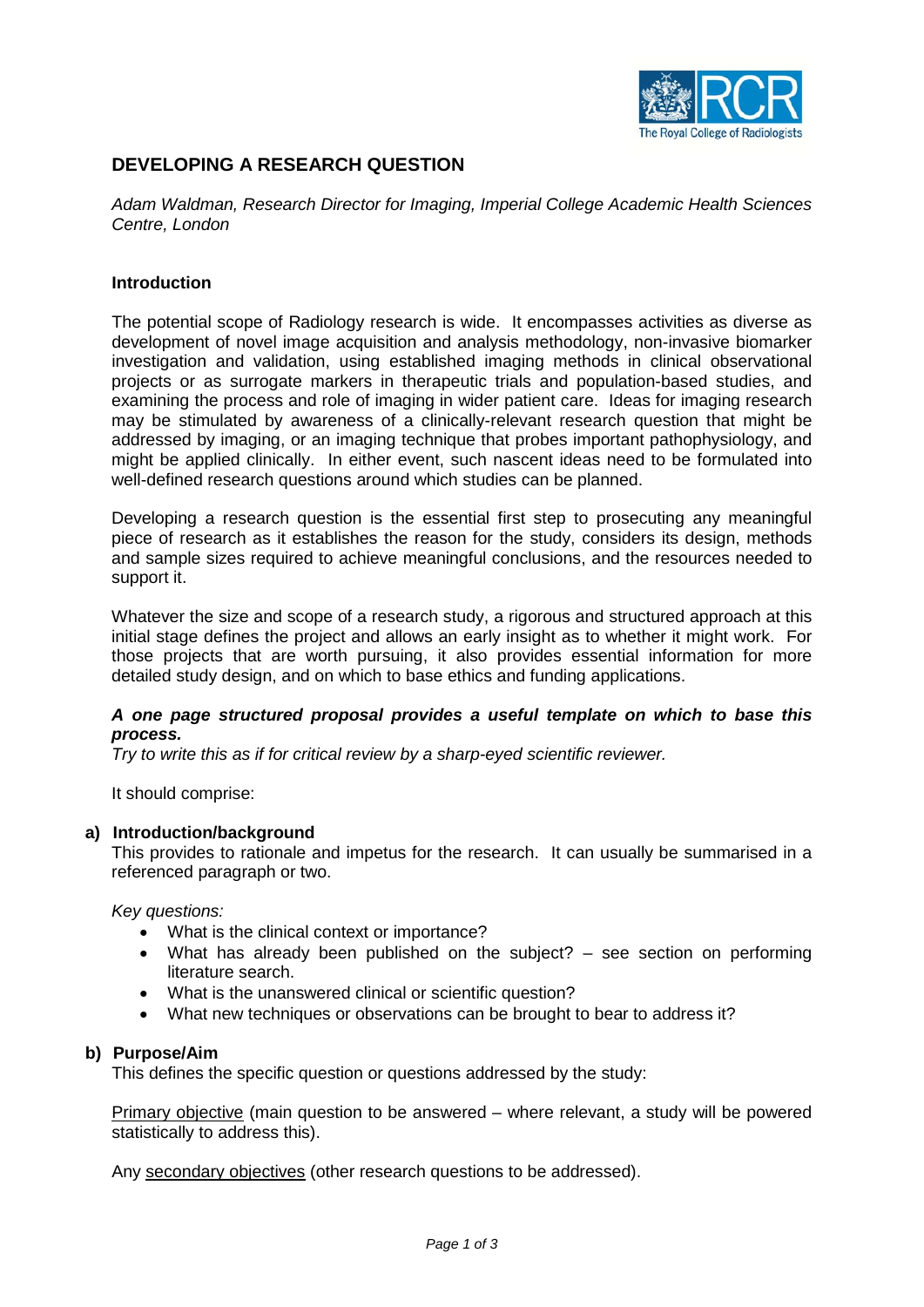## *Key questions:*

- Is this a worthwhile question to address?
- Is it novel? Specifically, what does it add to established knowledge in the field?
- Are the aims achievable? (See below this should become clear when methodological aspects have been considered.)

## **c) Methods**

This defines what will actually be done, and how the project will run in terms of study design, subjects/patients, imaging methods, endpoints, and data analysis.

## **Study design and type:**

#### *For example:*

Retrospective: existing data (already acquired but limited to what acquired) *vs* Prospective: new data (more time consuming and recruitment-dependent, but greater control over data).

Cross sectional: each subject studied at a single time point *vs* Longitudinal: study of individuals at more than one time point (e.g. pre and post intervention).

Pilot/exploratory: little or no background data on which to base cohort numbers *vs* Powered: study numbers predicated by power calculations.

Single site *vs* multicentre.

#### **Subjects:**

For clinical studies, define the subject group(s) and necessary control groups. These may include patients and/or healthy volunteers. Consider age and sex matching, and co-morbidities as potential sources of bias, although in practice these may be difficult to eliminate completely.

#### **Imaging Methods:**

How and what data will be acquired.

Other investigations: e.g. Blood or physiological tests, tissue analysis (histology, genetics). Schedule of imaging and other investigations: when will these tests be performed?

#### **Analysis**

How exactly imaging data will be processed, quantified and analysed. Consider how they will be compared to other endpoints. What statistical methods will be appropriate.

*Key questions:*

- Can the method proposed meet the primary research objective i.e. answer the question being posed? If not, can it be re-designed, or are there other useful questions that it might address?
- Consider confounders; potential sources of bias (selection, observation?). How may these be avoided or controlled for?
- How will subjects be recruited? For projects involving patients, consider relationship/collaboration with clinical teams and sometimes patient organisations.
- Are required subject numbers achievable within the timescale/budget of the study?
- What will actually be required in practical terms to conduct the project? Include personnel time and expertise, imaging time, equipment, consumables, other investigations.